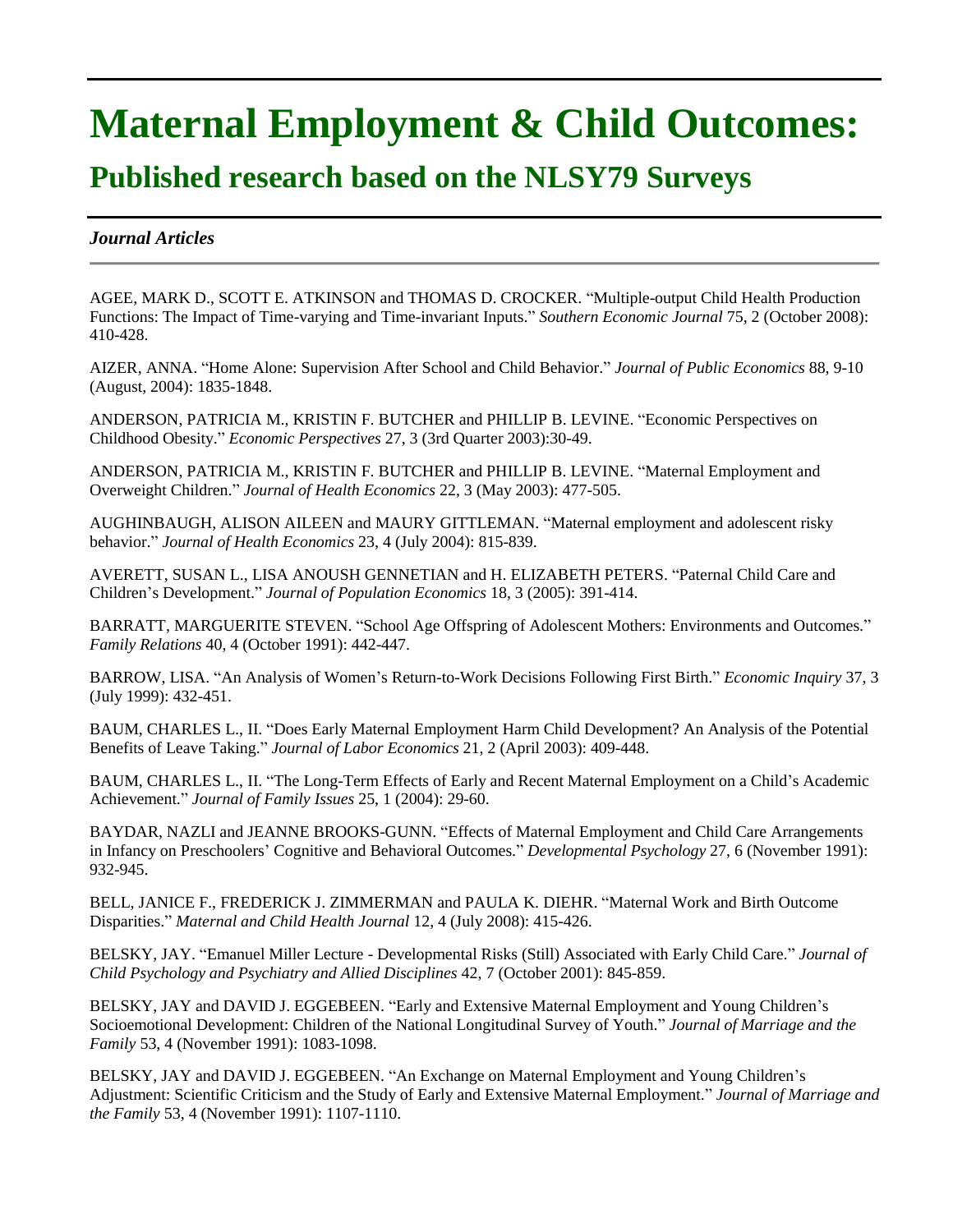BERGER, LAWRENCE MARC and JANE WALDFOGEL. "Out-of-Home Placement of Children and Economic Factors: An Empirical Analysis." *Review of Economics of the Household* 2, 4 (December 2004): 387-411.

BERGER, LAWRENCE MARC, JENNIFER HILL and JANE WALDFOGEL. "Maternity Leave, Early Maternal Employment and Child Health and Development in the US." *Economic Journal* 115, 501 (February 2005): F29-F48.

BERNAL, RAQUEL. "Effect of Maternal Employment and Child Care on Children's Cognitive Development." *International Economic Review* 49, 4 (November 2008): 1173-1209.

BERNAL, RAQUEL and MICHAEL P. KEANE. "Quasi-structural Estimation of a Model of Childcare Choices and Child Cognitive Ability Production." *Journal of Econometrics* 156, 1 (May 2010): 164-189.

BLAU, FRANCINE D. and ADAM J. GROSSBERG. "Maternal Labor Supply and Children's Cognitive Development." *Review of Economics and Statistics* 74, 3 (August 1992): 474-81.

BROOKS-GUNN, JEANNE, WEN-JUI HAN and JANE WALDFOGEL. "Maternal Employment ad Child Cognitive Outcomes in the First Three Years of Life: The NICHD Study of Early Child Care." *Child Development* 73, 4 (July-August 2002): 1052-1072.

CAMPBELL, LORI A. and TOBY L. PARCEL. "Children's Home Environments in Great Britain and the United States." *Journal of Family Issues* 31, 5 (May 2010): 559-584.

CASPER, LYNNE M. and DENNIS P. HOGAN. "Family Networks in Prenatal and Postnatal Health." *Social Biology* 37, 1-2 (Spring-Summer 1990): 84-101.

CHASE-LANSDALE, P. LINDSAY, FRANK L. MOTT, JEANNE BROOKS-GUNN and DEBORAH PHILLIPS. "Children of the National Longitudinal Survey of Youth (NLSY): A Unique Research Opportunity." *Developmental Psychology* 27, 6 (November 1991): 918-931.

COOKSEY, ELIZABETH C. "Consequences of Young Mothers' Marital Histories for Children's Cognitive Development." *Journal of Marriage and the Family* 59, 2 (May 1997): 245-261.

COOKSEY, ELIZABETH C., HEATHER JOSHI and GEORGIA VERROPOULOU. "Does Mothers' Employment Affect Children's Development: Evidence from the Children of the British 1970 Birth Cohort and the American NLSY79." *Longitudinal and Life Course Studies,* 1, 1 (May 2009): 95-115.

COOKSEY, ELIZABETH C., ELIZABETH G. MENAGHAN and SUSAN MARIE JEKIELEK. "Life-Course Effects of Work and Family Circumstances on Children." *Social Forces* 76, 2 (December 1997): 637-665.

CROCKETT, LISA J., DAVID J. EGGEBEEN and ALAN J. HAWKINS. "Fathers Presence and Young Childrens Behavioral and Cognitive Adjustment." *Journal of Family Issues* 14, 3 (September 1993): 355-377.

CURRIE, JANET and DUNCAN THOMAS. "Medical Care for Children Public Insurance, Private Insurance, and Racial Differences in Utilization." *The Journal of Human Resources* 30, 1 (Winter 1995): 135-162.

DESAI, SONALDE, P. LINDSAY CHASE-LANSDALE and ROBERT T. MICHAEL. "Mother or Market? Effects of Maternal Employment on Cognitive Development of Four-Year-Old Children." *Demography* 26, 4 (November 1989): 545-561.

DOOLEY, DAVID and JOANN PRAUSE. "Birth Weight and Mothers' Adverse Employment Change." *Journal of Health and Social Behavior* 6, 2 (June 2005): 141-155.

GESCHWENDER, LAURA ELLEN and TOBY L. PARCEL. "Objective and Subjective Parental Working Conditions' Effects on Child Outcomes: A Comparative Test." *Research in the Sociology of Work* 5 (1995): 259-284.

GILES-SIMS, JEAN, MURRAY A. STRAUS and DAVID B. SUGARMAN. "Child, Maternal, and Family Characteristics Associated with Spanking." *Family Relations* 44 (1995): 170-176.

GORDON, RACHEL A. and P. LINDSAY CHASE-LANSDALE. "Availability of Child Care in the United States: A Description and Analysis of Data Sources." *Demography* 38, 2 (May 2001): 299-316.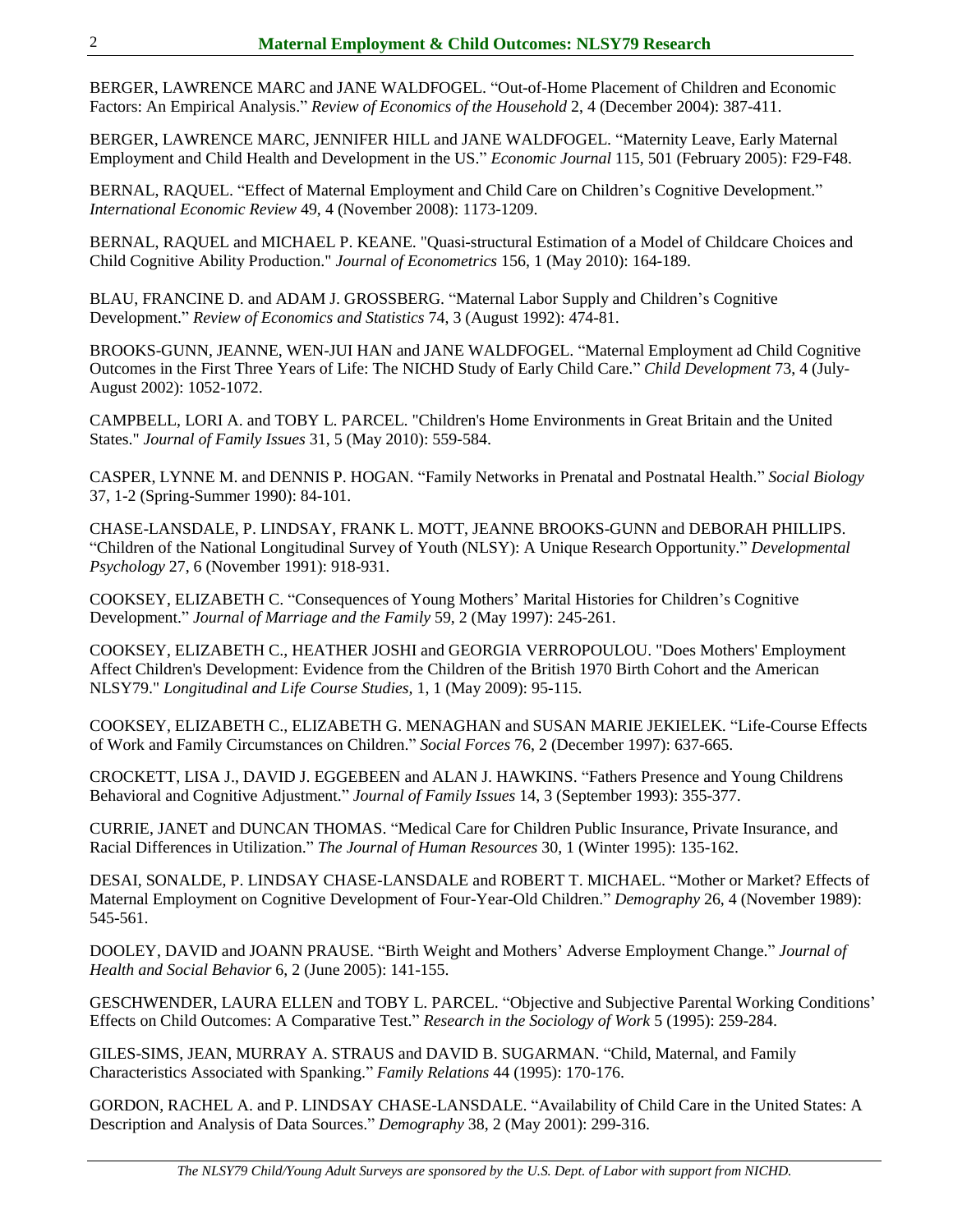GREENSTEIN, THEODORE N. "Are the "Most Advantaged" Children Truly Disadvantaged By Early Maternal Employment? Effects on Child Cognitive Outcomes." *Journal of Family Issues* 16, 2 (March 1995): 149-169.

GREENSTEIN, THEODORE N. "Maternal Employment and Child Behavioral Outcomes - A Household Economics Analysis." *Journal of Family Issues* 14, 3 (September 1993): 323-354.

HAN, WEN-JUI. "Shift Work and Child Behavioral Outcomes." *Work Employment and Society* 22, 1(March 2008): 67- 87.

HAN, WEN-JUI and DANIEL P. MILLER. "Parental Work Schedules and Adolescent Depression." *Health Sociology Review* 18, 1 (June 2009): 36-49

HAN, WEN-JUI, JANE WALDFOGEL and JEANNE BROOKS-GUNN. "The Effects of Early Maternal Employment on Later Cognitive and Behavioral Outcomes." *Journal of Marriage and Family* 63, 2 (May 2001): 336-354.

HARVEY, ELIZABETH. "Short-Term and Long-Term Effects of Early Parental Employment on Children of the National Longitudinal Survey of Youth." *Developmental Psychology* 35, 2 (March 1999): 445-459.

HEYMANN, S. JODY, ALISON EARLE and BRIAN EGLESTON. "Parental Availability for the Care of Sick Children." *Pediatrics* 98, 2 (August 1996): 226-230.

HEYMANN, S. JODY, KATE PENROSE and ALISON EARLE. "Meeting Children's Needs: How Does the United States Measure Up?" *Merrill-Palmer Quarterly* 52, 2 (April 2006): 189-215.

HOMER, CHARLES J., S. A. BERESFORD, SHERMAN A. JAMES and EARL SIEGEL. "Work-Related Physical Exertion and Risk of Preterm, Low Birthweight Delivery." *Paediatric and Perinatal Epidemiology* 4, 2 (April 1990): 161-174.

HOMER, CHARLES J., SHERMAN A. JAMES and EARL SIEGEL. "Work-Related Psychosocial Stress and Risk of Preterm, Low Birthweight Delivery." *American Journal of Public Health* 80, 2 (February 1990): 173-177.

JAMES-BURDUMY, SUSANNE N. "The Effect of Maternal Labor Force Participation on Child Development." *Journal of Labor Economics* 23, 1 (January 2005): 177-212.

KALIL, ARIEL and KATHLEEN M. ZIOL-GUEST. "Single Mothers' Employment Dynamics and Adolescent Well-Being." *Child Development* 76, 1 (Jan/Feb 2005): 196-212.

LIU, ECHU, CHENG HSIAO, TOMOYA MATSUMOTO and SHIN-YI CHOU. "Maternal Full-Time Employment and Overweight Children: Parametric, Semi-Parametric, and Non-Parametric Assessment." *Journal of Econometrics* 152, 1 (September 2009): 61-69.

LIU, HAIYONG. "A Migration Study of Mother's Work, Welfare Participation, and Child Development." *Labour* 22, 1 (March 2008) 23-71.

LIU, HAIYONG, THOMAS MROZ and WILBERT VAN DER KLAAUW. "Maternal Employment, Migration, and Child Development." *Journal of Econometrics* 156, 1 (May 2010): 212-228. LLERAS, CHRISTY. "Employment, Work Conditions, and the Home Environment in Single-Mother Families." *Journal of Family Issues* 29, 10 (October 2008): 1268-1297.

LOPOO, LEONARD M. "Maternal Employment and Latchkey Adolescents." *Social Service Review* 79, 4 (December 2005): 602-623.

MCCARTNEY, KATHLEEN and SAUL ROSENTHAL. "Maternal Employment Should be Studied Within Social Ecologies." *Journal of Marriage and the Family* 53, 4 (November 1991): 1103-1107.

MENAGHAN, ELIZABETH G. "Work Experiences and Family Interaction Processes: The Long Reach of the Job?" *Annual Review of Sociology* 17 (1991): 419-444.

MENAGHAN, ELIZABETH G., FRANK L. MOTT, ELIZABETH C. COOKSEY and SUSAN MARIE JEKIELEK. "Work and Family Patterns: Effects Across Generations." *Journal of Socio-Economics* 29, 6 (2000): 587-590.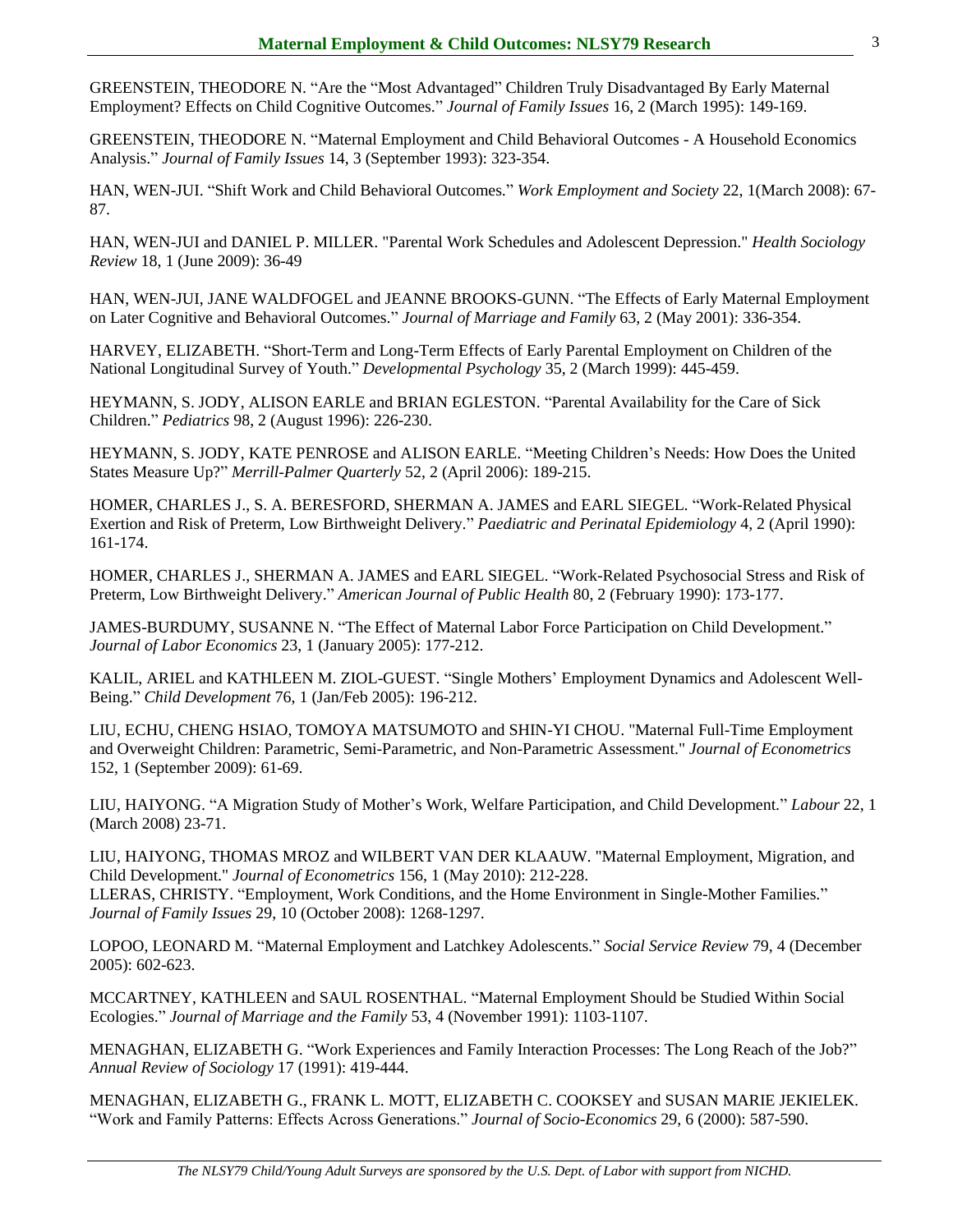MENAGHAN, ELIZABETH G., LORI KOWALESKI-JONES and FRANK L. MOTT. "The Intergenerational Costs of Parental Social Stressors: Academic & Social Difficulties in Early Adolescence for Children of Young Mothers." *Journal of Health and Social Behavior* 38, 1 (March 1997): 72-86.

MENAGHAN, ELIZABETH G. and TOBY L. PARCEL. "Determining Children's Home Environments: The Impact of Maternal Characteristics and Current Occupational and Family Conditions." *Journal of Marriage and the Family* 53, 2 (May 1991): 417-431.

MENAGHAN, ELIZABETH G. and TOBY L. PARCEL. "Social Sources of Change in Children's Home Environments: The Effects of Parental Occupational Experiences and Family Conditions." *Journal of Marriage and the Family* 57, 1 (February 1995): 69-84.

MILLER, DANIEL P. and WEN-JUI HAN. "Maternal Nonstandard Work Schedules and Adolescent Overweight." *American Journal of Public Health* 98, 8 (June 2008) 1495-1502.

MILLER, JANE E. and DIANE DAVIS. "Poverty History, Marital History, and Quality of Children's Home Environments." *Journal of Marriage and the Family* 59, 4 (November 1997): 996-1007.

MOTT, FRANK L. "Developmental Effects of Infant Care: The Mediating Role of Gender and Health." *Journal of Social Issues* 47, 2 (Summer 1991): 139-158.

MOTT, FRANK L. "Sons, Daughters and Fathers' Absence: Differentials in Father-Leaving Probabilities and in Home Environments." *Journal of Family Issues* 15, l (March 1994): 97-128.

MOTT, FRANK L., LORI KOWALESKI-JONES and ELIZABETH G. MENAGHAN. "Paternal Absence and Child Behavior: Does a Child's Gender Make a Difference?" *Journal of Marriage and the Family* 59, 1 (February 1997): 103- 118.

PARCEL, TOBY L. and ELIZABETH G. MENAGHAN. "Early Parental Work, Family Social Capital, and Early Childhood Outcomes." *American Journal of Sociology* 99, 4 (January 1994): 972-1009.

PARCEL, TOBY L. and ELIZABETH G. MENAGHAN. "Effects of Low-Wage Employment on Family Well-Being." *Welfare to Work* 7, 1 (Spring 1997). The Future of Children (title of special edition).

PARCEL, TOBY L. and ELIZABETH G. MENAGHAN. "Family Social Capital and Children's Behavior Problems." *Social Psychology Quarterly* 56, 2 (June 1993):120-135.

PARCEL, TOBY L. and ELIZABETH G. MENAGHAN. "Maternal Working Conditions and Children's Verbal Facility: Studying the Intergenerational Transmission of Inequality from Mothers to Young Children." *Social Psychology Quarterly* 53, 2 (June 1990): 132-147.

PARCEL, TOBY L. and LAURA ELLEN GESCHWENDER. "Explaining Southern Disadvantage in Verbal Facility among Young Children." *Social Forces* 73, 3 (March 1995): 841-872.

PARCEL, TOBY L., REBECCA A. NICKOLL and MIKAELA J. DUFUR. "The Effects of Parental Work and Maternal Nonemployment on Children's Reading and Math Achievement." *Work and Occupations* 23, 4 (November 1996): 461-483.

PLECK, JOSEPH H. and SANDRA L. HOFFERTH. "Mother Involvement as an Influence on Father Involvement with Early Adolescents." *Fathering* 6, 3 (Fall 2008): 267-286.

ROGERS, STACY J. "Mothers' Work Hours and Marital Quality: Variations by Family Structure and Family Size." *Journal of Marriage and the Family* 58, 3 (August 1996): 606-617.

ROGERS, STACY J., TOBY L. PARCEL and ELIZABETH G. MENAGHAN. "The Effects of Maternal Working Conditions and Mastery on Child Behavior Problems: Studying the Intergenerational Transmission of Social Control." *Journal of Health and Social Behavior* 32, 2 (June 1991): 145-164.

RUHM, CHRISTOPHER J. "Parental Employment and Child Cognitive Development." *Journal of Human Resources* 39, 1 (Winter 2004): 155-192.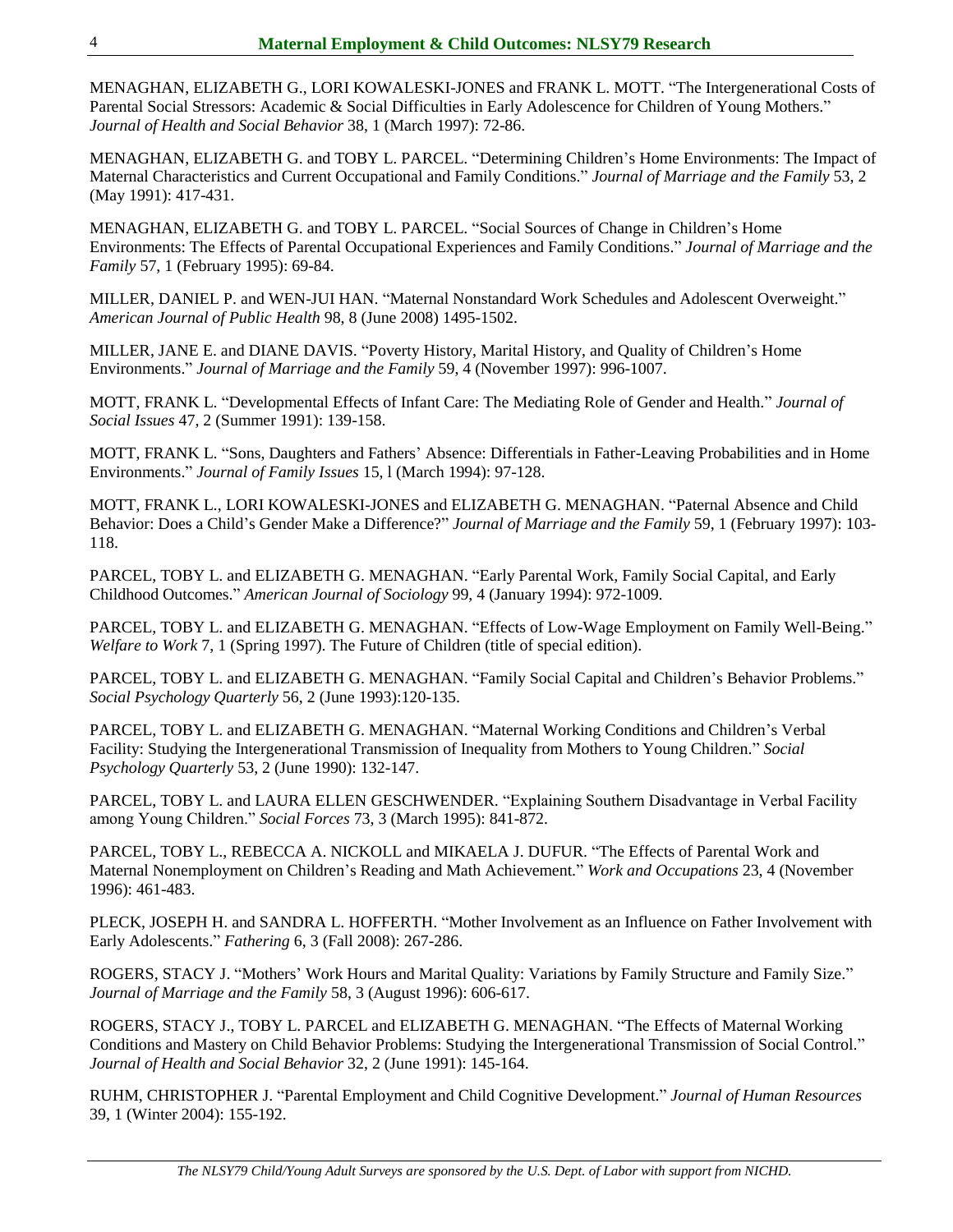SCARR, SANDRA. "On Comparing Apples and Oranges and Making Inferences about Bananas." *Journal of Marriage and the Family* 53, 4 (November 1991): 1099-1100.

SMITH, JUDITH R., JEANNE BROOKS-GUNN, PAMELA KATO KLEBANOV and KYUNGHEE LEE. "Welfare and Work: Complementary Strategies for Low-Income Women?" *Journal of Marriage and the Family* 62, 3 (August 2000): 808-821.

VANDELL, DEBORAH L. "Belsky and Eggebeen's Analysis of the NLSY: Meaningful Results or Statistical Illusions?" *Journal of Marriage and the Family* 53, 4 (November 1991): 1100-1103.

VANDELL, DEBORAH L. and JANAKI RAMANAN. "Effects of Early and Recent Maternal Employment on Children from Low-Income Families." *Child Development* 63, 4 (August 1992): 938-949.

VANDELL, DEBORAH LOWE. "An Exchange on Maternal Employment and Young Children's Adjustment: Belsky and Eggebeen's Analysis of the NLSY: Meaningful Results or Statistical Illusions?" *Journal of Marriage and the Family* 53, 4 (November 1991): 1100-1103.

VANDER VEN, THOMAS MICHAEL and FRANCIS T. CULLEN. "The Impact of Maternal Employment on Serious Youth Crime: Does the Quality of Working Conditions Matter?" *Crime and Delinquency* 50, 2 (April 2004): 272-292.

VANDER VEN, THOMAS MICHAEL, FRANCIS T. CULLEN, MARK A. CARROZZA and JOHN PAUL WRIGHT. "Home Alone: The Impact of Maternal Employment on Delinquency." *Social Problems* 48, 2 (May 2001): 236-257.

WALDFOGEL, JANE, WEN-JUI HAN and JEANNE BROOKS-GUNN. "The Effects of Early Maternal Employment on Child Cognitive Development." *Demography* 39, 2 (May 2002): 369-392.

WENK, DEEANN L. and PATRICIA GARRETT. "Having a Baby: Some Predictions of Maternal Employment around Childbirth." *Gender and Society* 6, 1 (March 1992): 49-65.

YOSHIKAWA, HIROKAZU. "Welfare Dynamics, Support Services, Mothers' Earnings, and Child Cognitive Development: Implications for Contemporary Welfare Reform." *Child Development* 70, 3 (May-June 1999): 779-801.

YOSHIKAWA, HIROKAZU and EDWARD SEIDMAN. "Multidimensional Profiles of Welfare and Work Dynamics: Development, Validation, and Associations with Child Cognitive and Mental Health Outcomes." *American Journal of Community Psychology* 29, 6 (December 2001): 907-936.

ZIMMER, DAVID J. "Child Health and Maternal Work Activity: The Role of Unobserved Heterogeneity." *Eastern Economic Journal* 33, 1 (Winter 2007): 43-64.

## *Book Chapters & Monographs*

BAYDAR, NAZLI and JEANNE BROOKS-GUNN. "The Dynamics of Child Support and its Consequences for Children." In: *Child Support and Child Well-Being*. I. Garfinkel, S. S. McLanahan and P. K. Robins, eds., Washington, DC: The Urban Institute Press, 1994.

CHASE-LANSDALE, P. LINDSAY, ROBERT T. MICHAEL and SONALDE DESAI. "Maternal Employment During Infancy: An Analysis of "Children of the National Longitudinal Survey of Youth (NLSY)"." In: *Employed Mothers and their Children*. J.V. Lerner and N.L. Galambos, eds., NY: Garland Publishing, 1991.

CHERLIN, ANDREW J. "Infant Care and Full-Time Employment." In: *Child Care in the 1990s: Trends and Consequences*. A. Booth, ed. Hillsdale, NJ: Lawrence Erlbaum Associates, 1992.

HAUSER, ROBERT M., BRETT V. BROWN and WILLIAM R. PROSSER. "Indicators of Children's Well-Being." New York: Russell Sage Foundation, November 1997.

HEYMANN, S. JODY. "The Widening Gap: Why American Working Families Are in Jeopardy and What Can Be Done About It." New York NY: Basic Books, 2000.